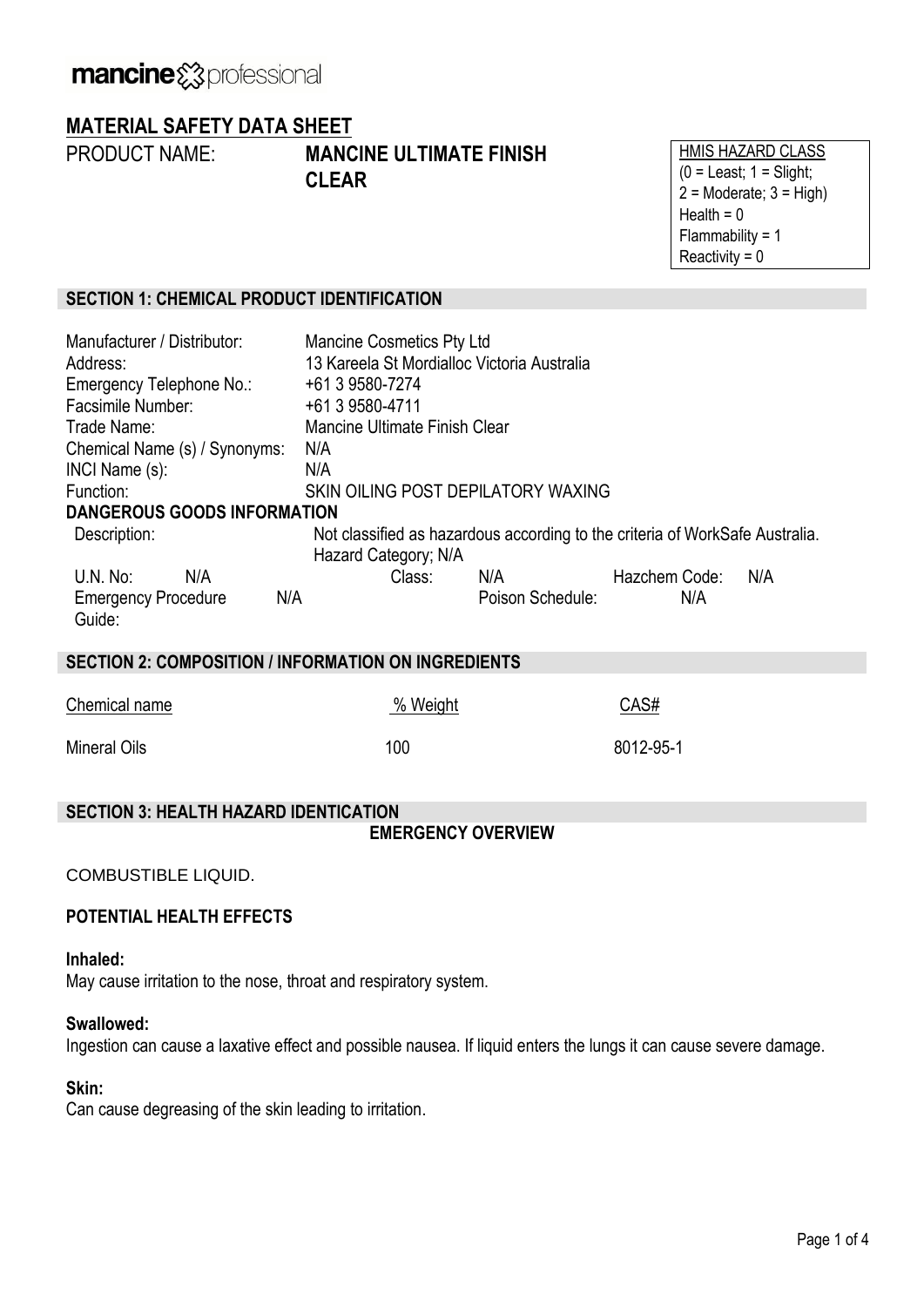# mancine & professional

# **MATERIAL SAFETY DATA SHEET**

PRODUCT NAME: **MANCINE ULTIMATE FINISH CLEAR**

### **Eye:**

Minimal eye irritation may occur on short term contact with liquid, mist or vapour.

# **Chronic Exposure:**

Prolonged or repeated skin contact with this substance may lead to dermatitis.

## **SECTION 4: FIRST AID MEASURES**

| <b>EFFECTS AND SYMPTOMS</b><br>Effects of Over-Exposure:<br>Medical Conditions Aggravated by | N/A<br>N/A                                                                                                                                                                                                                        |
|----------------------------------------------------------------------------------------------|-----------------------------------------------------------------------------------------------------------------------------------------------------------------------------------------------------------------------------------|
| Exposure:                                                                                    |                                                                                                                                                                                                                                   |
| Primary Route(s) of Entry:                                                                   | Absorption, Inhalation, Ingestion, Eye                                                                                                                                                                                            |
| <b>EMERGENCY FIRST AID</b>                                                                   |                                                                                                                                                                                                                                   |
| Eye Contact:                                                                                 | Immediately flush eyes with large amounts of water for at least 15 minutes.<br>If irritation develops seek medical advice immediately.                                                                                            |
| <b>Skin Contact:</b>                                                                         | Immediately flush skin with plenty of water for at least 15 minutes. Remove<br>contaminated clothing and shoes. If irritation persists get medical attention.<br>Wash clothing before reuse. Thoroughly clean shoes before reuse. |
| Inhalation:                                                                                  | Remove to fresh air. If not breathing, give artificial respiration. If breathing<br>is difficult, give oxygen. Get immediate medical attention.                                                                                   |
| Ingestion:                                                                                   | Aspiration hazard. Seek medical attention immediately. If<br>swallowed, vomiting may occur spontaneously, but DO NOT<br>INDUCE. If vomiting occurs, keep head below hips to prevent<br>aspiration into lungs.                     |
|                                                                                              | In case of discomfort / irritation, discontinue use. If necessary, consult a physician.                                                                                                                                           |
| Advise to Doctor:                                                                            | This material presents a significant aspiration hazard which may produce<br>chemical pneumonitis.                                                                                                                                 |

## **SECTION 5: FIRE FIGHTING MEASURES**

| <b>Fire/Explosion Hazard</b> | Combustible Liquid<br>If safe to do so, remove undamaged containers from fire area. |
|------------------------------|-------------------------------------------------------------------------------------|
| Flash Point (Closed Cup): C  | >120                                                                                |
| Flammable Limits LEL/UEL %:  | N/A                                                                                 |
| Autoignition temperature: C  | N/A                                                                                 |
| <b>Extinguishing Media:</b>  | Fine water fog, foam, carbon dioxide or dry chemical.                               |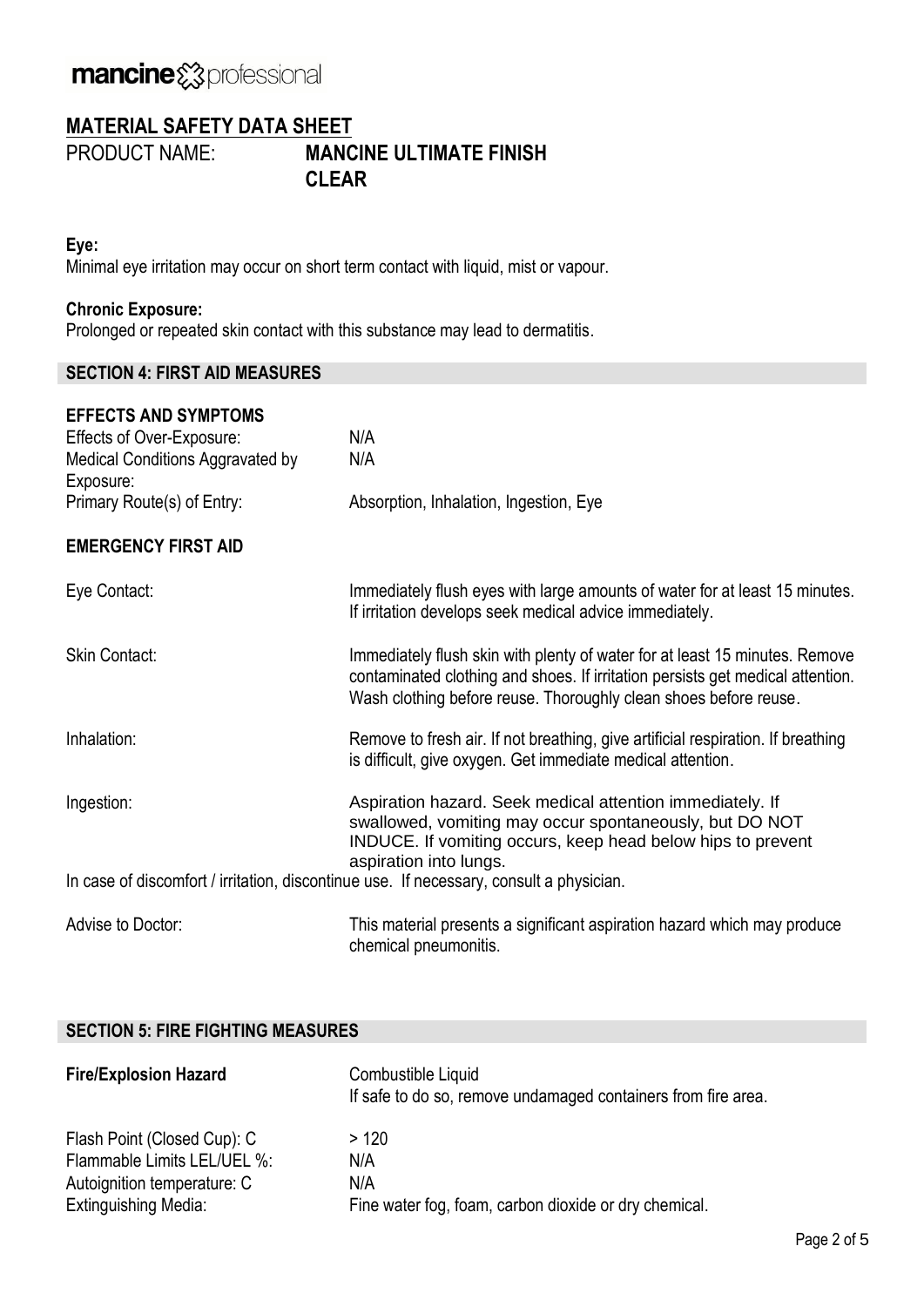# mancine &professional

# **MATERIAL SAFETY DATA SHEET**

PRODUCT NAME: **MANCINE ULTIMATE FINISH CLEAR**

| Special Fire and Exposure Hazards:                                | Decomposes on heating emitting soot, smoke and produces carbon<br>monoxide and carbon dioxide on burning.                                                                                                                                                                                                                                         |  |  |
|-------------------------------------------------------------------|---------------------------------------------------------------------------------------------------------------------------------------------------------------------------------------------------------------------------------------------------------------------------------------------------------------------------------------------------|--|--|
| <b>SECTION 6: ACCIDENTAL RELEASE MEASURES</b>                     |                                                                                                                                                                                                                                                                                                                                                   |  |  |
| <b>Personal Precautions:</b><br><b>Environmental Precautions:</b> | Evacuate all non-essential personnel.<br>Slippery when spilt. Avoid accidents and clean up immediately.<br>Do not flush into sewers or natural waterways.                                                                                                                                                                                         |  |  |
| Spill Response:                                                   | Contain and recover liquid when possible. Collect liquid in an appropriate<br>container or absorb with an inert material (e. g., vermiculite, dry sand,<br>earth), and place in a chemical waste container. Do not use combustible<br>materials, such as saw dust. Do not flush to sewer.<br>Then wash area down with detergent and excess water. |  |  |
| <b>SECTION 7: HANDLING AND STORAGE</b>                            |                                                                                                                                                                                                                                                                                                                                                   |  |  |
| Packaging:                                                        | 500ml PET units                                                                                                                                                                                                                                                                                                                                   |  |  |
| Handling:                                                         | Protect product from open flames, sources of heat, sources of<br>ignition and direct sunlight. Use personal protective equipment as<br>specified in Section 8                                                                                                                                                                                     |  |  |
| Storage:                                                          | Store in a cool, dry place in its original container, and kept closed when not<br>Do not store in direct sunlight. Store away from heat, sparks and<br>in use.<br>flame.                                                                                                                                                                          |  |  |
| <b>SECTION 8: EXPOSURE CONTROL / PERSONAL PROTECTION</b>          |                                                                                                                                                                                                                                                                                                                                                   |  |  |
| <b>Exposure Limits:</b>                                           | Occupational exposure limits<br><b>STEL</b><br><b>TWA</b>                                                                                                                                                                                                                                                                                         |  |  |
|                                                                   | Oil mist, mineral<br>10mg/m3<br>5mg/m3                                                                                                                                                                                                                                                                                                            |  |  |
| PERSONAL PROTECTION<br>Eye Protection:                            | Use Safety Glasses if splash potential exists. Avoid contact with eyes.                                                                                                                                                                                                                                                                           |  |  |
| <b>Skin Protection:</b>                                           | For multiple daily uses gloves are recommended to prevent repeated<br>contact. Avoid prolonged skin contact.<br>Not required under normal use conditions.                                                                                                                                                                                         |  |  |
| <b>Respiratory Protection:</b>                                    |                                                                                                                                                                                                                                                                                                                                                   |  |  |
| Ventilation:                                                      | Natural ventilation should be adequate under normal use conditions                                                                                                                                                                                                                                                                                |  |  |

# **SECTION 9: PHYSICAL AND CHEMICAL PROPERTIES**

| Physical State $@$ 20 $°C$ :     | liquid                  | Boiling Point $(°C)$ :     | > 200     |
|----------------------------------|-------------------------|----------------------------|-----------|
| Appearance / Colour:             | Clear colourless liquid | Vapor Density:             | N/A       |
| Odour:                           | Faint jasmine           | Water Solubility:          | insoluble |
| Viscosity at $20^{\circ}$ C      | 15 cSt                  | Specific Gravity (Water=1) | 0.85      |
| Vapor pressure at $20^{\circ}$ C | $0.1$ mm Hg             | Solids Content:            | $>99\%$   |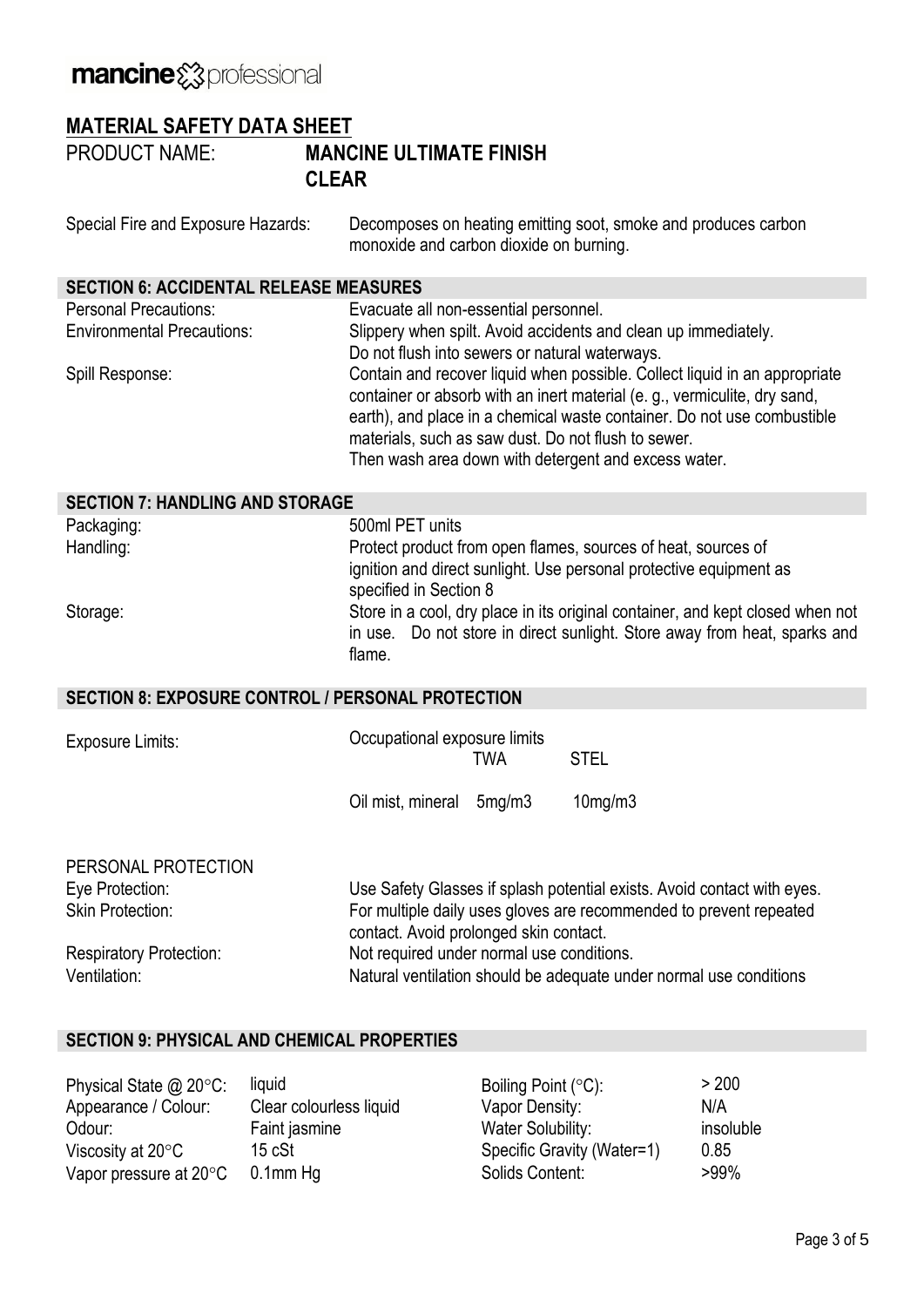# mancine &professional

# **MATERIAL SAFETY DATA SHEET**

PRODUCT NAME: **MANCINE ULTIMATE FINISH CLEAR**

### **SECTION 10: STABILITY AND REACTIVITY**

| <b>Chemical Stability:</b>     | Stable under normal conditions of use      |
|--------------------------------|--------------------------------------------|
| Hazardous Polymerisation:      | Will not occur                             |
| Conditions to avoid:           | Strong heat, flames and incompatibles      |
| Incompatibility:               | Strong Oxidising Agents.                   |
| <b>Hazardous Decomposition</b> | Soot, smoke. Oxides of Carbon when burned. |

#### **SECTION 11: TOXICOLOGICAL INFORMATION**

| Skin Irritation:<br>Eye Irritation:<br>Oral Toxicity:           | White mineral oil - Dermal (LD50) Acute > 2000mg/Kg rabbit<br>N/A<br>White mineral oil - Oral (LD50) Acute > 5000mg/Kg rat                                                                                                                                                                                                         |  |
|-----------------------------------------------------------------|------------------------------------------------------------------------------------------------------------------------------------------------------------------------------------------------------------------------------------------------------------------------------------------------------------------------------------|--|
| Inhalation<br>Carcinogen Status<br>Sensitisation:               | N/A<br>Ingredients - OSHA:no NTP:no IARC:no<br>N/A                                                                                                                                                                                                                                                                                 |  |
| <b>SECTION 12: ECOLOGICAL INFORMATION</b>                       |                                                                                                                                                                                                                                                                                                                                    |  |
| <b>Environmental Fate:</b>                                      | N/A                                                                                                                                                                                                                                                                                                                                |  |
| <b>Environmental Toxicity:</b>                                  | N/A                                                                                                                                                                                                                                                                                                                                |  |
| <b>SECTION 13: SPILLAGE AND DISPOSAL CONSIDERATIONS</b>         |                                                                                                                                                                                                                                                                                                                                    |  |
| Package Disposal:                                               | PET is generally recyclable. Dispose of in accordance with federal, state and<br>local regulations                                                                                                                                                                                                                                 |  |
| Spillage:                                                       | Proceed as specified in Section 6.                                                                                                                                                                                                                                                                                                 |  |
| Method of Disposal:                                             | Whatever cannot be saved for recovery or permitted recycling should be<br>handled as flammable waste and sent to an approved waste facility.<br>Processing, use or contamination of this product may change the waste<br>management options. State and local disposal regulations may differ<br>from federal disposal regulations. |  |
| <b>SECTION 14: TRANSPORT INFORMATION</b>                        |                                                                                                                                                                                                                                                                                                                                    |  |
|                                                                 |                                                                                                                                                                                                                                                                                                                                    |  |
| $\bigcap_{i=1}^{n}$ . $\bigcap_{i=1}^{n}$ . $\bigcap_{i=1}^{n}$ | Material and the contract contract of the controller of the American Arche from the                                                                                                                                                                                                                                                |  |

| Classification:          | Not classified as a dangerous Good according to the Australian Code for the<br>Transport of Dangerous Goods by Road and Rail (ADG Code) 6 <sup>th</sup> Edition. |     |
|--------------------------|------------------------------------------------------------------------------------------------------------------------------------------------------------------|-----|
| Proper shipping name:    | N/A                                                                                                                                                              |     |
| <b>UN Number:</b><br>N/A | Dangerous Good Class                                                                                                                                             | N/A |
|                          | Subsidiary Risk:                                                                                                                                                 |     |